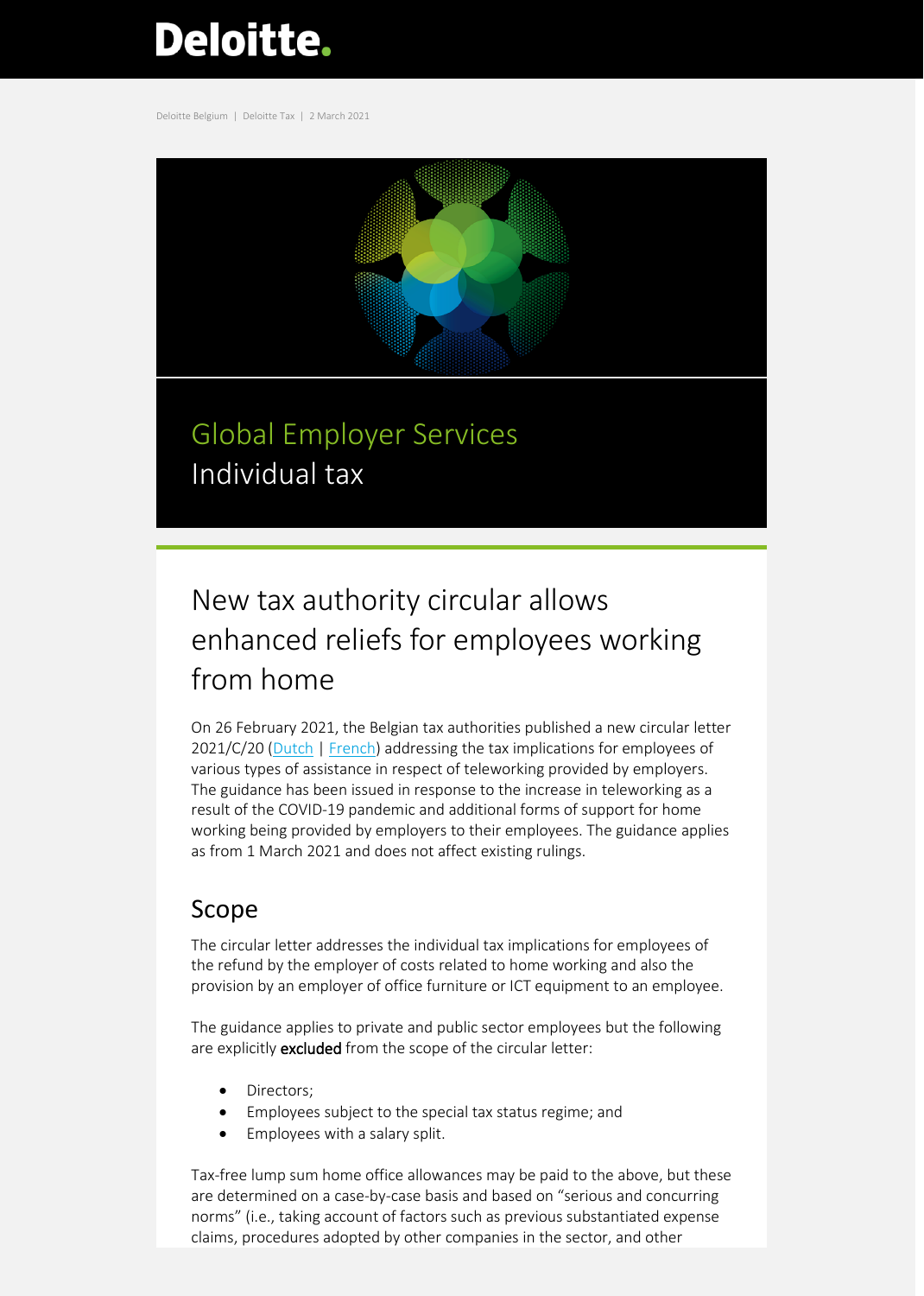information relevant to establishing an appropriate amount). A tax ruling can be obtained to increase the legal certainty of the tax treatment.

### What's new?

#### *Home office allowance – structural homeworking*

The home office allowance covers all office expenses incurred in the normal exercise of the professional activity, such as use of the employee's home office space, printer and computer equipment, office supplies, property tax, coffee, etc.

An employer may grant employees who work from home on a structural and regular basis (defined as at least one day per week, assessed on a monthly basis), a maximum lump sum home office allowance of EUR 129.48 per month. For April, May, and June 2021, the maximum allowance will be temporarily increased to EUR 144.31 per month (see our previou[s alert](https://www2.deloitte.com/content/dam/Deloitte/be/Documents/tax/TaxAlerts/IndividualTaxAlerts/Individual%20tax%20alert_Telework%2019%20Feb%2021.pdf) dated 18 February 2021).

When the monthly home office allowance exceeds the acceptable amount and no supporting documentary evidence is available to substantiate the amount paid, the excess is regarded as taxable remuneration subject to withholding tax and must be reported as such on the salary form 281.10.

Employers may differentiate the amount of the allowance based on the function category or the actual circumstances under which the home working is organized.

#### *Home office allowance – nonstructural homeworking*

Where the employee does not work on structural and regular basis from home, the lump sum allowance may nevertheless still be considered as nontaxable provided the employer proves that:

- The reimbursement is intended to cover expenses properly attributable to the employer; and
- The reimbursement has effectively been spent on these expenses.

The reimbursed amount should be determined according to serious and concurring norms resulting from repeated observations and sampling. A ruling may be obtained to improve legal certainty of the tax treatment.

#### *Reimbursement of cost of office furniture or ICT equipment*

Costs incurred by an employee in respect of certain office furniture or ICT equipment may be reimbursed tax-free by an employer where the following conditions are met:

- Receipts for the expenses are available;
- The expenses relate to equipment necessary to carry out the professional activity at home in a normal way;
- The expenses are not private expenses (e.g., expenses that may be considered improvements to the employee's private residence such as new doors, windows, walls, or any other furniture that would become part of the house); and
- The expenses are **reasonable**.

A limited list of examples of qualifying items together with their expected useful life has been provided in the circular letter and includes:

• Office chair (expected useful life: 10 years);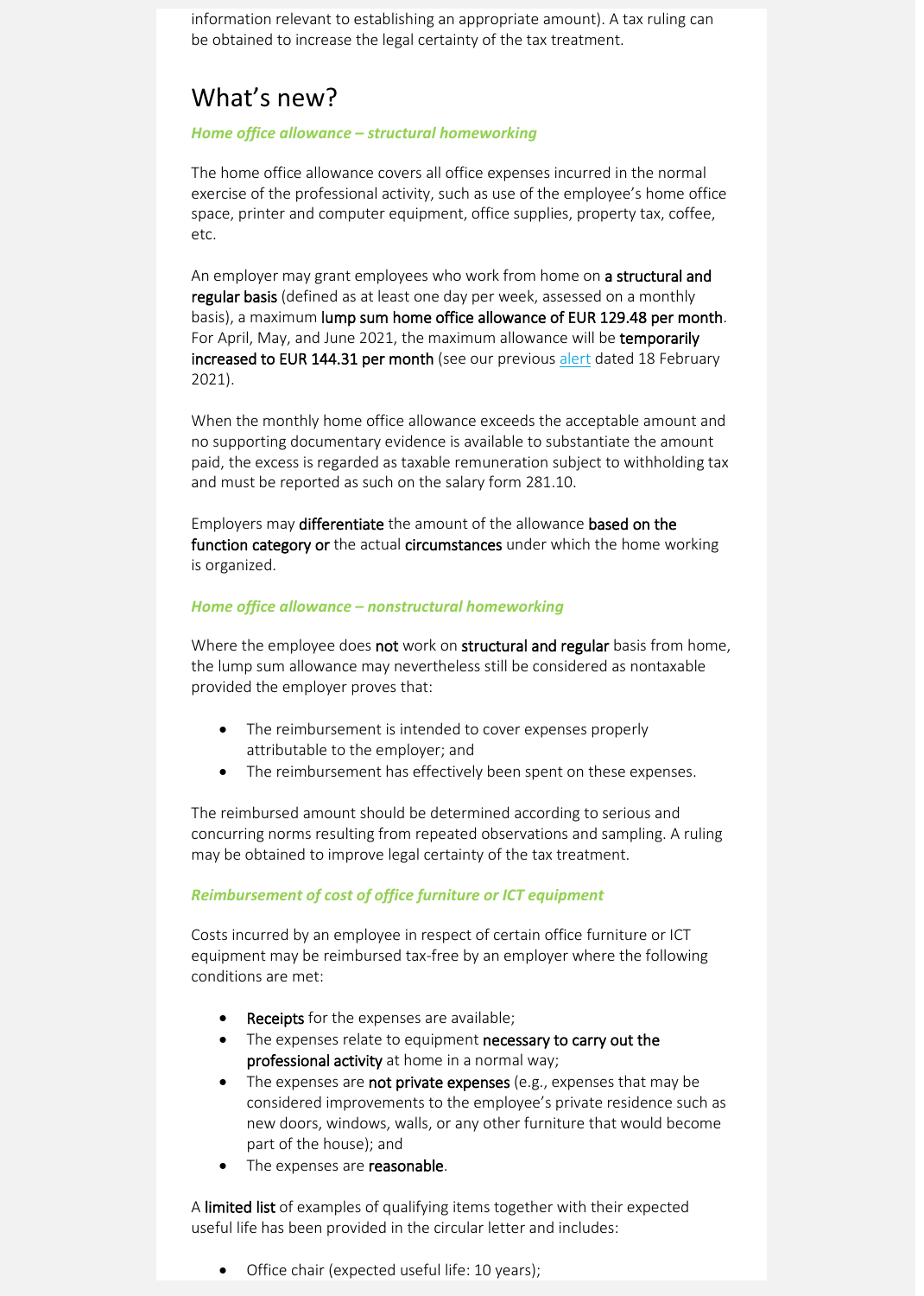- Office desk (expected useful life: 10 years);
- Office cabinet (expected useful life: 10 years);
- Office lamp (expected useful life: five years);
- Second screen (expected useful life: three years)
- Printer/scanner (expected useful life: three years); and
- Other office accessories (expected useful life: three years).

The reimbursement can be made in a single payment or spread over a number of years.

The reimbursement of the cost of office furniture or ICT equipment **may be combined with payment of the home office allowance** but this is not mandatory.

When the professional activity or teleworking ends before the expiration of the expected useful life of the equipment and the employee does not reimburse the actual residual value to the employer, the residual value will be considered as a taxable benefit-in-kind for the employee in the year in which the activity or teleworking ends.

#### Office furniture or ICT equipment provided by the employer

An employer may provide an employee with office furniture or ICT equipment tax-free provided:

- The furniture or ICT equipment is necessary to carry out the professional activity at home; and
- The expenses are reasonable.

The same limited list of examples of qualifying office items as above applies.

The provision of office furniture or ICT equipment by an employer may be combined with payment of the home office allowance but this is not mandatory.

When the professional activity or teleworking ends before the expiration of the expected useful life of the equipment and the employee neither returns the equipment to the employer nor reimburses the employer for the actual residual value, the residual value will be considered as a taxable benefit-in-kind for the employee in the year in which the activity or teleworking ends.

#### Other allowances

In addition to the home office allowance for structural teleworking (maximum EUR 129.48 per month, temporarily increased to EUR 144.31 per month for April, May, and June 2021), the following tax-free cost allowances may be granted by an employer to an employee:

- A lump sum allowance of a maximum of EUR 20 per month for the use of the internet for teleworking purposes;
- Where an employee uses a private desk top computer, laptop, or tablet for teleworking, a lump sum allowance of a maximum of EUR 20 per month; and
- Where only a **private second screen and/or printer/scanner** is used by the employee for teleworking, a lump sum allowance of a maximum of EUR 5 per month per item for a maximum period of three years may be granted. An absolute limit of EUR 10 per month applies.

Part-time employees